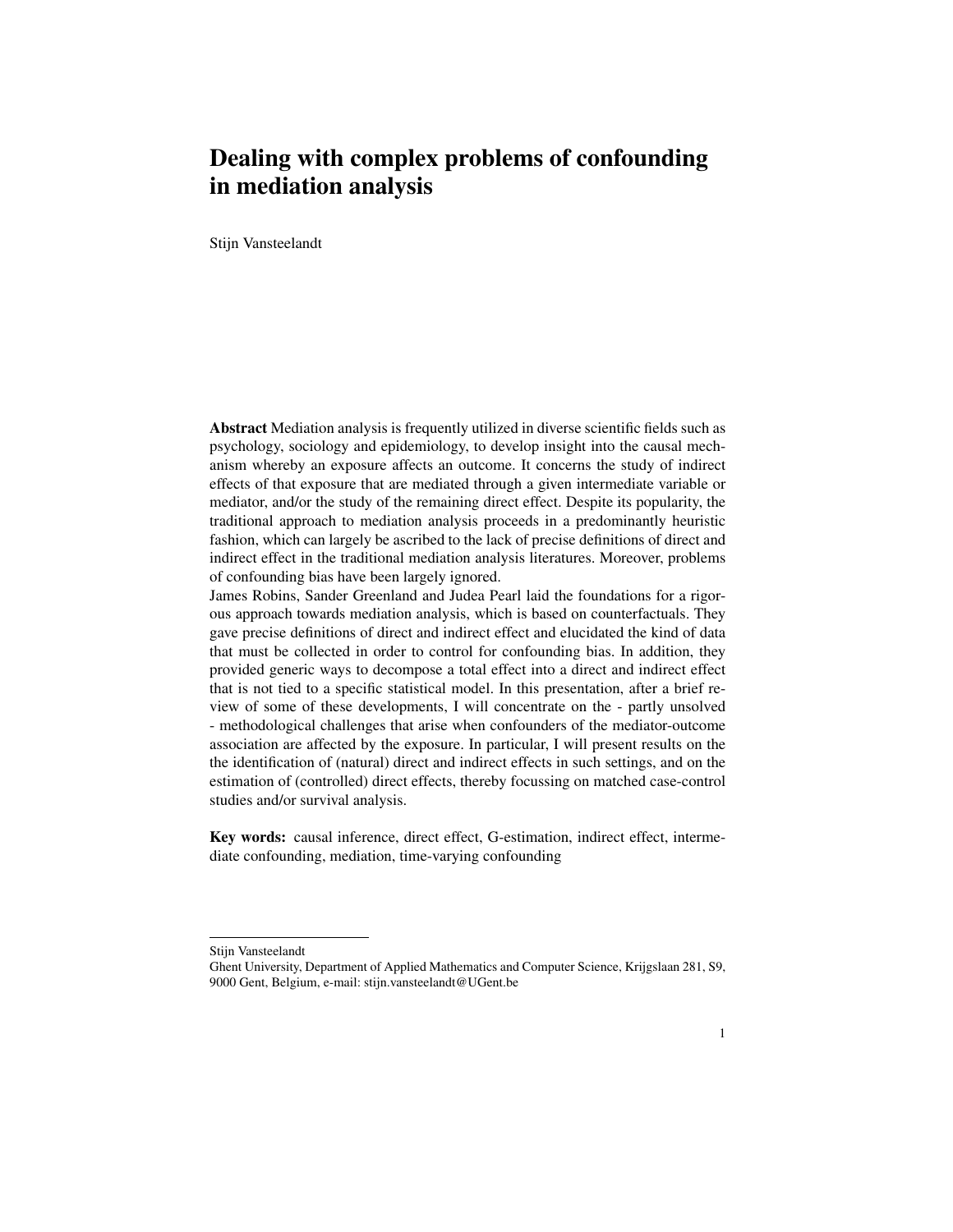### 1 Introduction

For many decades, scientists from diverse scientific fields - most notably, psychology, sociology and epidemiology - have been occupied with questions as to whether an exposure affects an outcome through pathways other than those involving a given mediator or intermediate variable. The answer to such questions is of interest because it brings insight into the mechanisms that explain the effect of exposure on outcome [12]. Mediation analyses are used for this purpose. They attempt to separate so-called 'indirect effects' from 'direct effects'. The former term is typically used in a loose sense to designate that part of an exposure effect which arises indirectly by affecting a (given) set of intermediate variables; the latter then refers to the remaining exposure effect.

In traditional mediation analysis, the direct effect is commonly connected with the residual association between outcome and exposure after adjusting for the mediator(s); the indirect effect is then obtained through a combination of the exposure's effect on the mediator and the mediator's effect on the outcome [1, 5]. For instance, when the associations between exposure *A* and mediator *M* and outcome *Y* can be modeled through linear regressions as

$$
E(Y|A,M) = \beta_0 + \beta_a A + \beta_m M
$$
  

$$
E(M|A) = \alpha_0 + \alpha_a A,
$$

then  $\beta_a$  is commonly interpreted as a direct effect and  $\beta_m \alpha_a$  as an indirect effect [1]. It is well known from the causal inference literature that these interpretations are often not justified as a result of confounding of the mediator-outcome association [9, 3]. Even when confounders *L* of this association have been measured, standard regression adjustment is not applicable when - as often - some of these confounders are themselves affected by the exposure, in which case we say that there is *intermediate* or *time-varying* confounding [4, 10, 13]. Furthermore, decomposition of a total effect into a direct and indirect effect becomes subtle when certain nonlinear associations exist between mediator and outcome [9, 7], e.g. when a logistic regression model for a dichotomous outcome is adopted [11].

Robins and Greenland [9] and Pearl [7] introduced model-free definitions of direct and indirect effect. Unlike the foregoing development due to Baron and Kenny [1], their formalism of so-called natural direct and indirect effects can therefore accommodate nonlinear associations between mediator and outcome. Natural direct and indirect effects are defined in terms of so-called composite or nested counterfactuals such as  $Y(a,M(0))$ , which denotes the counterfactual outcome that would have been observed if the exposure *A* were set to *a* and the mediator *M* to the value  $M(0)$  that it would have taken at some reference exposure level 0. Because such composite counterfactuals are unobservable when  $a \neq 0$ , strong assumptions must be imposed for identification. The development of Robins and Greenland [9] precludes the existence of *moderation*, i.e. exposure effect modification by the mediator on the additive scale; it precludes such moderation even at the unit level. The development of Pearl [7] precludes the possibility of intermediate confounding of the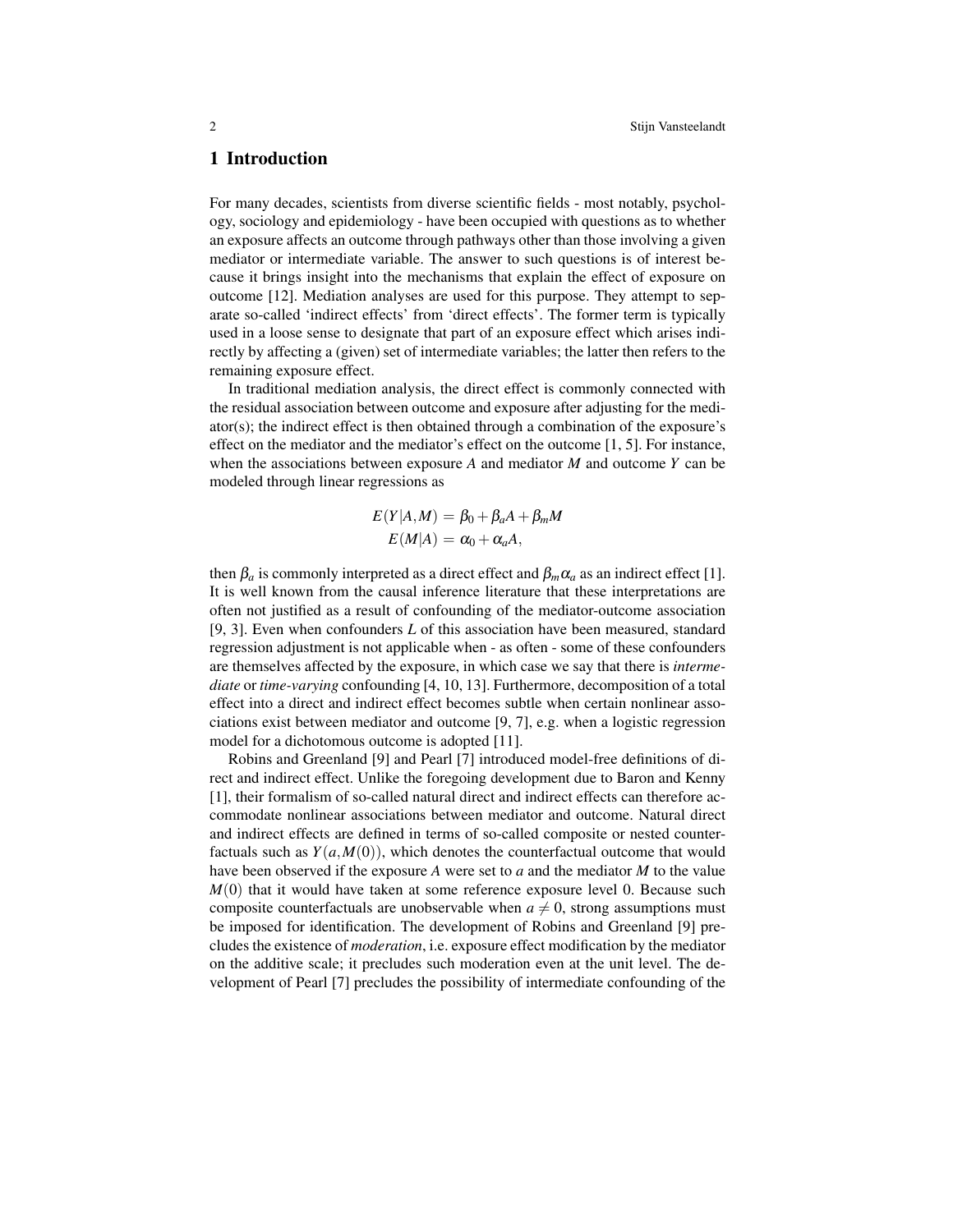mediator-outcome association. This places severe restrictions on the range of realistic applications that can be addressed. In fact, the prior absence of methodology to deal with intermediate confounding has been one of the difficulties with the causal inference literature on mediation.

This presentation will primarily focus on this problem of intermediate confounding in mediation analysis. First, I will consider the problem of estimating so-called controlled direct effects in the presence of exposure-induced confounding of the association between mediator and outcome. I will thereby focus on diverse settings like survival analysis and the analysis of matched case-control studies. Next, I will propose novel results on the identification of natural direct and indirect effect in the presence of intermediate confounding.



Fig. 1 Causal diagram with exposure *A*, mediator *M*, outcome *Y*, intermediate confounder *L*, and with *U* an unmeasured confounder of the *L*-*Y* relationship.

## 2 The problem of intermediate confounding in mediation analysis

The causal diagram of Figure 1 displays a setting with intermediate confounding. It visualizes prognostic factors *L* of the mediator (other than the exposure) that may also be associated with the outcome, and which thereby confound the association between mediator and outcome. This situation is representative of most empirical studies, including randomized experiments, because the fact that the exposure is randomly assigned does not prevent confounding of the mediator-outcome association. In the presence of such confounding, the residual association between outcome and exposure after adjusting for the mediator(s) (cfr.  $\beta_a$  in the above model) does not encode a direct exposure effect. This is technically seen because adjustment for a collider *M* (i.e. a node in which two edges converge) along the path  $A \rightarrow M \leftarrow L \leftarrow U \rightarrow Y$  may render exposure *A* and outcome *Y* dependent along that path, and may thus induce a non-causal association [8, 3]. One of the major contributions of the causal inference literature has been to point this out and to make clear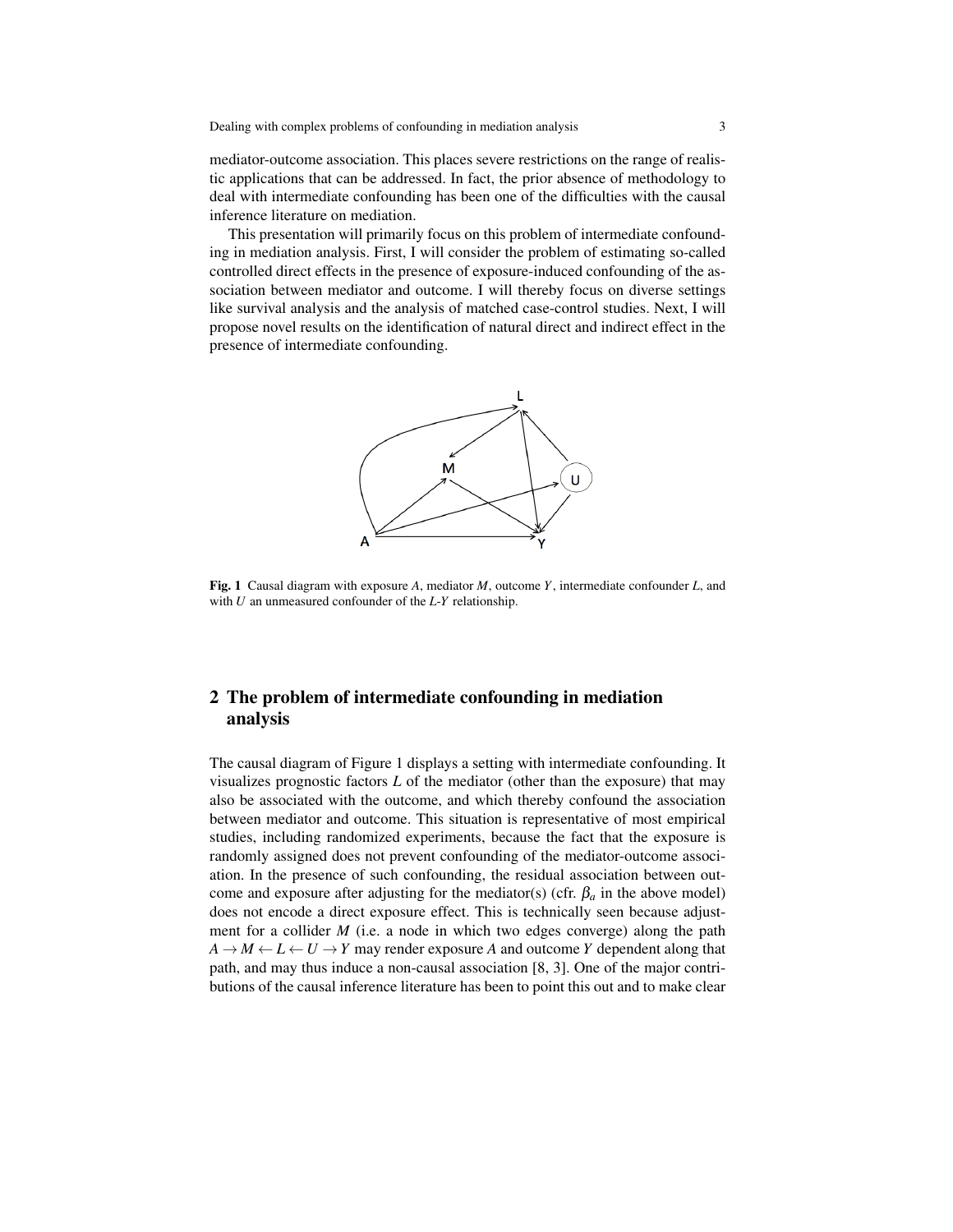that specialized estimation techniques are often needed to be able to adjust for such confounders, as these may themselves be affected by the exposure (as illustrated in Figure 1). Indeed, additional regression adjustment for the confounder *L* once again amounts to adjustment for a collider *L* along the path  $A \to L \leftarrow U \to Y$ . It thereby renders *A* and *Y* dependent along that path, even in the absence of a direct effect.

# 3 Estimation of controlled direct effects in the presence of intermediate confounding

Let  $Y(a,m)$  denoting the counterfactual outcome that would have been observed for given subject if the exposure were set to *a* and the mediator to *m*. Then a *controlled direct effect* [9, 7] refers to a contrast between two counterfactual outcomes for the same subject, corresponding to different exposure levels, but the same fixed mediator level. For instance, the controlled direct effect of exposure level *a* versus reference exposure level 0, controlling for *M*, can then be defined as the expected contrast

$$
E\{Y(a,m)-Y(0,m)\}.
$$

Likewise, the conditional controlled direct effect, given covariates *C*, of exposure level *a* versus reference exposure level 0, controlling for *M*, can then be defined as the expected contrast

$$
E\{Y(a,m)-Y(0,m)|C\}.
$$

Robins [8] showed that, under specific identification assumptions that we shall describe next, controlled direct effects can be identified in the presence of intermediate confounding. Specifically, provided that data have been recorded on all confounders of the exposure-outcome relationship, as well as all confounders of the mediator-outcome relationship, the conditional controlled direct effect can be identified using the so-called G-formula:

$$
E\{Y(a,m) - Y(0,m)|C\} = \int E(Y|A = a, M = m, L)f(L|A = a, C)dL
$$

$$
- \int E(Y|A = 0, M = m, L)f(L|A = 0, C)dL.
$$

It thus follows that parametric models for the outcome and intermediate confounders can be combined to result in an expression for the controlled direct effect. However, the G-formula does not admit a practical approach. It requires parametric models for the intermediate confounders, which can be problematic when the confounder is high-dimensional. Moreover, it can be computationally cumbersome as a result of the possibly high-dimensional integration which it involves. Finally, even simple models for the outcome and intermediate confounder may combine into intractable expressions for the controlled direct effect, which depend on the exposure level *a* and covariate *C* in a highly contrived way. This not only makes results impractical for reporting, but also makes interesting hypotheses difficult to test [8].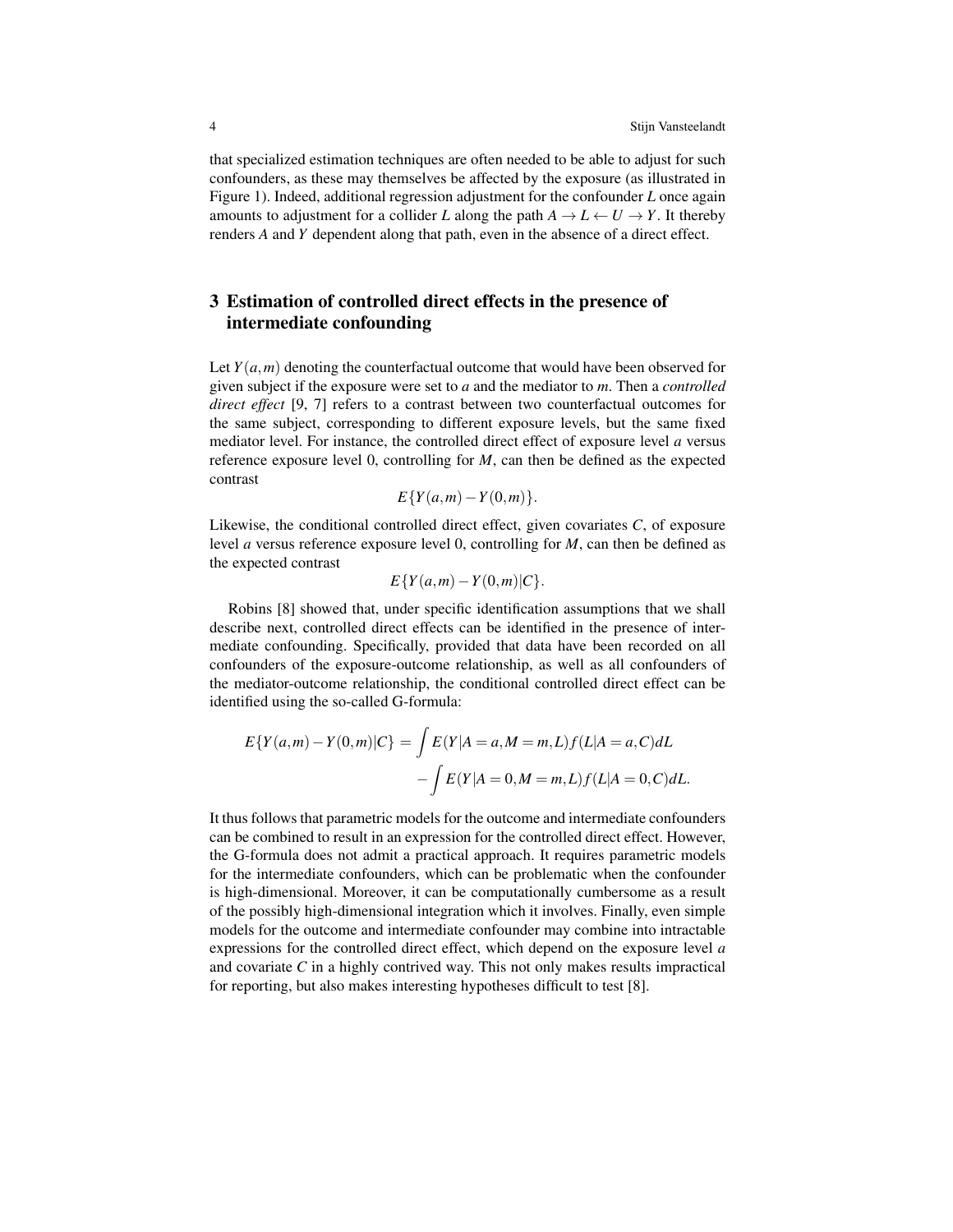Various approaches have been developed to accommodate this, some of which we will review in this presentation.

One class of approaches involves weighting each subject's data by the reciprocal of the likelihood of the observed mediator, given exposure and confounders, and then regressing the outcome on exposure and mediator [8, 10]. Since the weighting corrects for confounding bias, the weighted regression analysis of the outcome can ignore confounders and therefore does not suffer the aforementioned problem of collider-stratification that was observed in Figure 1. However, a limitation of inverse probability weighting approaches is that they can perform poorly when some individuals get assigned large weights.

An alternative class of approaches avoids inverse probability weighting by using G-estimation strategies instead. These involve transforming the outcome in a way that removes the mediator's effect on the outcome and thereby the indirect effect. Next, the resulting transformed outcome is regressed on the exposure to obtain a measure of direct effect. This idea has been considered for additive and multiplicative models [8, 4, 13], for logistic regression models [14], for survival models [6], and for unmatched [13, 14] and matched [2] retrospective studies; see Vansteelandt [15] for a detailed review.

## 4 Identification results for natural direct and indirect effects in the presence of intermediate confounding

These developments on controlled direct effect have a number of limitations. First, the concept of controlling the mediator at level *m* uniformly in the population is often rather restrictive as it is often difficult to conceptualize a single level of the mediator that is realistic for all units in the population. Second, the difference between the total effect and a controlled direct effect cannot generally be interpreted as an indirect effect [9]. To overcome these limitations, alternative definitions have been proposed of so-called natural direct and indirect effect [9, 7]. These are more natural by allowing for variation between subjects in the level at which the mediator is controlled and, moreover, combine to the total effect regardless of the underlying data distribution. However, natural direct effects require stronger identification conditions than controlled direct effects. In particular, it remains unclear to date how natural direct and indirect effects can be identified in the presence of intermediate confounding, unless in the unrealistic case where the exposure and mediator do not interact (at the unit level) in the effect that they produce on the outcome.

Vansteelandt and VanderWeele [16] overcome this limitation by basing their development on the following definitions of *natural direct and indirect effects in the exposed*:

$$
E\left\{Y - Y(0,M)|A\right\}
$$
  

$$
E\left\{Y(0,M) - Y(0,M(0))|A\right\},\,
$$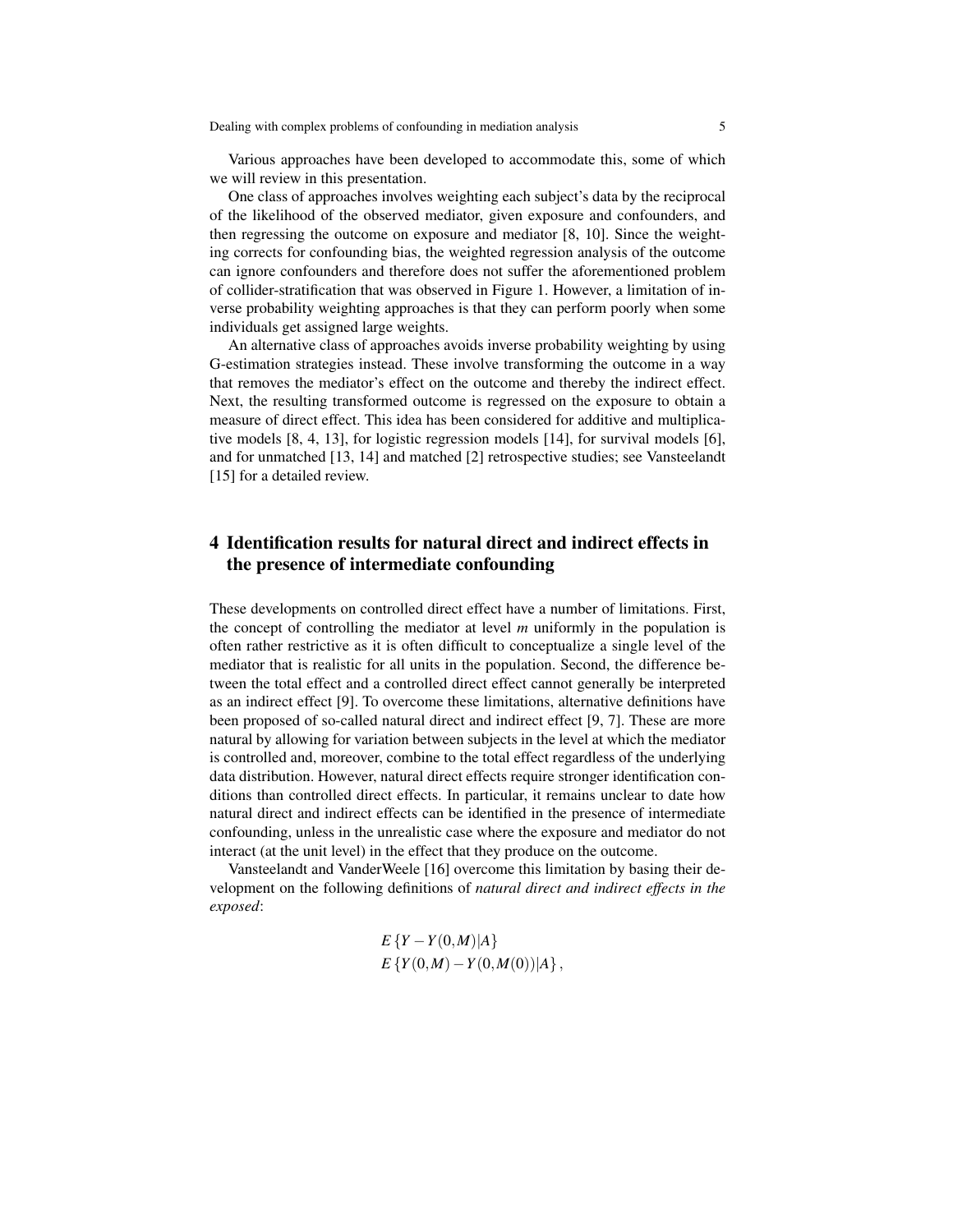respectively. The first expresses, within each exposure stratum, how much the outcome would change on average if the exposure were set to the reference level 0, but the mediator were held fixed at its *observed* level. The second evaluates how much the outcome would change on average if the exposure's effect acted only through modifying the mediator. These definitions enable decomposition of the total effect (in the exposed) into a direct and indirect effect (in the exposed), as follows

$$
E\{Y - Y(0)|A\} = E\{Y - Y(0,M(0))|A\}
$$
  
= 
$$
E\{Y - Y(0,M)|A\} + E\{Y(0,M) - Y(0,M(0))|A\}.
$$

Vansteelandt and VanderWeele [16] show that natural direct and indirect effects on the exposed allow for effect decomposition under weaker identification conditions than population natural direct and indirect effects. When no confounders of the mediator-outcome association are affected by the exposure, identification is possible under essentially the same conditions as for controlled direct effects. Otherwise, identification is still possible with additional knowledge on a non-identifiable selection-bias function which measures the dependence of the mediator effect on the observed exposure within confounder levels, and which evaluates to zero in a large class of realistic data-generating mechanisms.

Vansteelandt and VanderWeele [16] furthermore argue that natural direct and indirect effects on the exposed are of intrinsic interest in various applications. They moreover show that these natural direct and indirect effects on the exposed coincide with the corresponding population natural direct and indirect effects when the exposure is randomly assigned. In such settings, their results are thus also of relevance for assessing population natural direct and indirect effects in the presence of exposure-induced mediator-outcome confounding, which existing methodology has not been able to address.

Acknowledgements The author acknowledges support from IAP research network grant nr. P06/03 from the Belgian government (Belgian Science Policy) and is grateful to Carlo Berzuini (University of Cambridge), Torben Martinussen (University of Copenhagen) and Tyler Vander-Weele (Harvard University), with whom parts of this work have been developed.

### References

- [1] R.M. Baron and D.A. Kenny. The moderator-mediator variable distinction in social psychological research: conceptual, strategic, and statistical considerations. *J. Pers. Soc. Psychol.*, 51:1173–1182, 1986.
- [2] C. Berzuini, S. Vansteelandt, L. Foco, R. Pastorino, and L. Bernardinelli. Direct genetic effects and their estimation from matched case-control data. Technical report, University of Cambridge, 2011.
- [3] S.R. Cole and M.A. Hernán. Fallibility in estimating direct effects. *International Journal of Epidemiology*, 31:163–165, 2002.